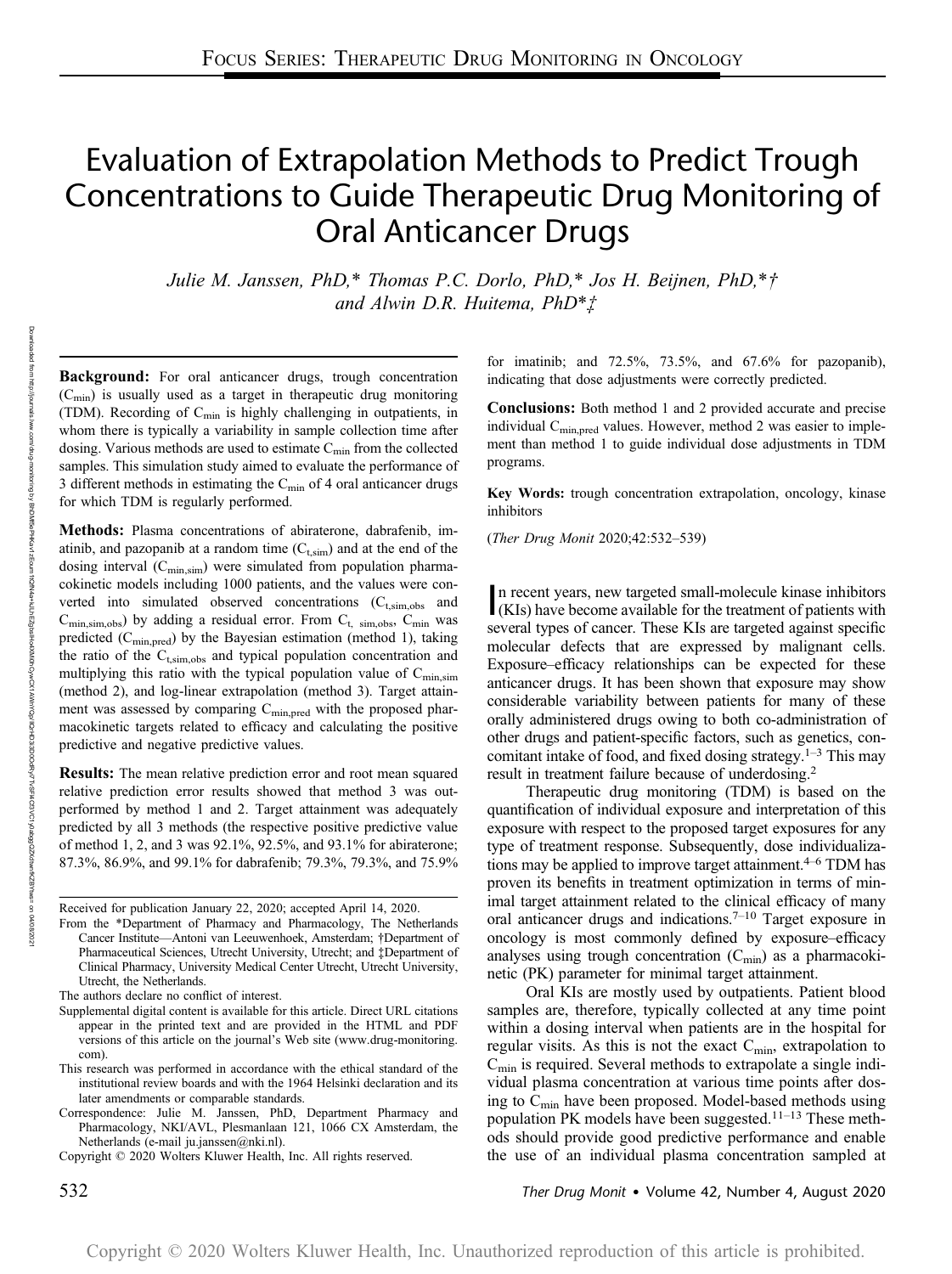various time points after dosing. A method in which the individual C<sub>min</sub> is derived based on the ratio of the individual plasma concentration at various time points after dosing versus a population mean concentration at that same time point could also be considered. In addition, a log-linear extrapolation approach that uses the typical value of the elimination rate constant has been reported by Wang et al.<sup>14</sup>

The aim of this simulation study is to explore the predictive performance of different extrapolation methods for the determination of  $C_{\text{min}}$  in individual patients in terms of target attainment, bias, and precision. To this end, the authors applied these extrapolation methods in TDM of 4 oral anticancer drugs (ie, abiraterone, dabrafenib, imatinib, and pazopanib) with varying PK characteristics and for which population PK models are available in the literature.

#### MATERIALS AND METHODS

#### Extrapolation Methods

Population PK models for abiraterone, dabrafenib, imatinib, and pazopanib were obtained from the literature (Table 1).<sup>15–18</sup> A densely sampled steady-state concentration– time curve was simulated for 1000 individual patients using these models at the approved dose [1000 mg once daily (OD), 150 mg twice daily, 400 mg OD, and 800 mg OD for abiraterone, dabrafenib, imatinib, and pazopanib, respectively]. Any covariate effects, if reported in the model, were fixed to their reference value. From the individual concentration–time curves, a random time point during a dosing interval and the corresponding concentration were randomly sampled  $(C_{t,sim})$ . These simulation results were used in the following 3 extrapolation methods.

- 1. Method 1. Derivation of empirical Bayes PK parameter estimates using NONMEM with  $MAXEVAL = 0$  to obtain an individual predicted  $C_{\text{min}}$  ( $C_{\text{min,pred}}$ ) based on a randomly sampled  $C_{t,sim}$ .
- 2. Method 2. Approximation of a  $C_{\text{min,pred}}$  by taking the ratio of C<sub>obs</sub> versus the population concentration based on a population PK model and multiplication of this ratio with the simulated population  $C_{\text{min,sim}}$ .
- 3. Method 3. Log-linear extrapolation using a previously proposed algorithm14:

$$
C_{min, pred} = C_{t, sim} \times 0.5^{\left(\frac{\tau - TAD}{t_{1/2}}\right)}
$$
(1)

where  $\tau$  is the dosing interval (24 hours for abiraterone, imatinib, and pazopanib; 12 hours for dabrafenib), TAD is the

TABLE 1. Summary of the Identified Population PK Models and Parameter Estimates Used in the Simulations for the Evaluation of the Four Extrapolation Methods

| <b>Covariate Relationships*</b> | References |
|---------------------------------|------------|
| mCRPC/healthy subjects and      | 15         |
| food effect                     |            |
|                                 |            |
|                                 |            |
|                                 |            |
|                                 |            |
|                                 |            |
| Weight, sex, drug formulation,  | 16         |
| and last administered dose      |            |
|                                 |            |
|                                 |            |
|                                 |            |
|                                 |            |
| Albumin and WBC                 | 17         |
|                                 |            |
|                                 |            |
| Dose                            | 18         |
|                                 |            |
|                                 |            |
|                                 |            |
|                                 |            |
|                                 |            |
|                                 |            |
|                                 |            |

\*Covariate effects were fixed to the standardized covariate relationship.

†F for modified fasted conditions (ie, fasting 2 hours before to and 1 hour after dosing).

CL, apparent clearance; D1, zero-order absorption duration; F, bioavailability; Ka, first-order absorption rate constant; mCRPC, metastatic castration-resistant prostate cancer; Q, intercompartmental clearance; T<sub>lag</sub>, lag time; V<sub>c</sub>, central volume of distribution; V<sub>p</sub>, peripheral volume of distribution; WBC, white blood cell count.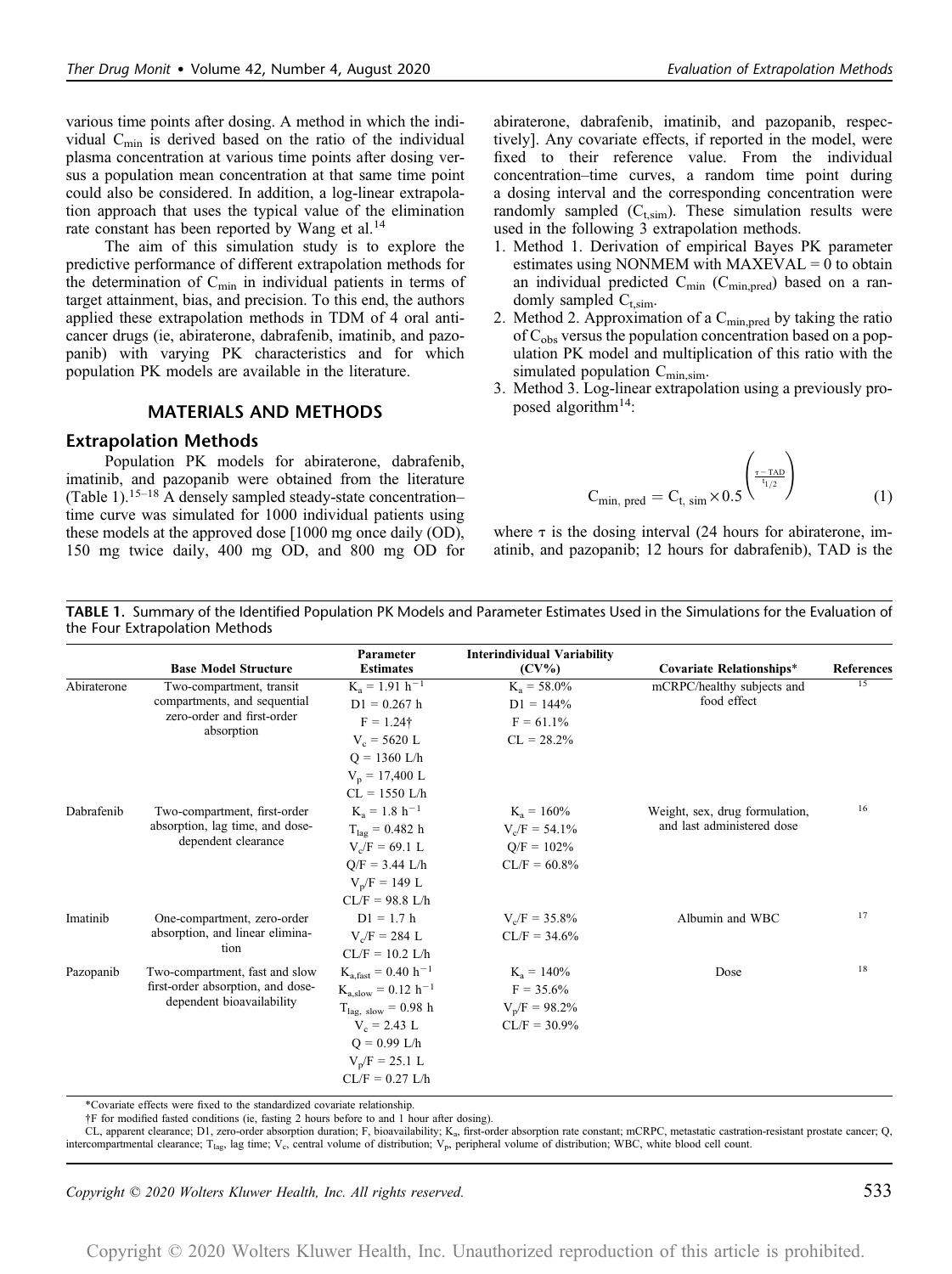time of  $C_{t,sim}$  after the last administered dose, and  $t_{1/2}$  is the reported elimination half-life (16 hours for abiraterone, 10 hours for dabrafenib, 18 hours for imatinib, and 31 hours for pazopanib).15,16,19,20

All 3 extrapolation methods were explored for 2 scenarios:

- 1. Timing of  $C_{t,sim}$  randomly sampled between  $T_{max}$  (2 hours for abiraterone, 2 hours for dabrafenib, 2.5 hours for imatinib, and 4 hours for pazopanib) and the end of the dosing interval (12 hours for dabrafenib; 24 hours for abiraterone, imatinib, and pazopanib). $21-24$
- 2. Random sampling from 0.5 hours after intake until the end of the dosing interval.

In addition, the true  $C_{\text{min,sim,obs}}$  at the end of the dosing interval was simulated. Drug concentration in this sample is also expected to be associated with a random residual error $^{25}$ ; thus, this concentration should also be regarded as a prediction of the true  $C_{\text{min}}$ .

# Evaluation of Predictive Performance

Predictive performance was assessed in terms of the bias relative prediction error (RPE) and mean relative prediction error (MPE) and precision [root mean squared relative prediction error  $(RMSE)$ <sup>26</sup>:

$$
RPE = \frac{(C_{min, pred} - C_{min, sim})}{C_{min, sim}}
$$
 (2)

$$
\text{RMSE} \hspace{2mm} (\%) = \hspace{2mm} \sqrt{\frac{\sum_{i=0}^{n} \left(\frac{C_{min. \hspace{1mm} pred} - C_{min, sim}}{C_{min, sim}}\right)}{n}} \hspace{2mm} \times \hspace{2mm} 100\% \hspace{2mm} (3)
$$

To determine these measures, the  $C_{\text{min,sim}}$  was used as the true trough concentration. In addition, the positive predictive value (PPV) was used to evaluate how often the  $C_{\text{min,pred}}$  is truly above the PK efficacy target. The negative predictive value (NPV) was calculated to evaluate whether  $C_{\text{min,pred}}$  is truly below the PK efficacy target. The following previously proposed minimal PK targets that were related to improved efficacy of treatment were used:  $C_{\text{min}} > 8.4$  ng/mL for abiraterone,  $C_{\text{min}} > 46.6$  ng/mL for dabrafenib,  $C_{\text{min}} > 1100$  ng/mL for imatinib, and  $C_{\text{min}} > 20$  mg/L for pazopanib.<sup>5</sup>

#### Software

Simulation and estimation was performed using NONMEM (version 7.3, ICON Development Solutions, Ellicott City, MD) and Perl-speaks-NONMEM (PsN, version 4.4.8) with the first-order conditional estimation with interaction (FOCE-I) as an estimation method.<sup>27</sup> R (version 3.4.3) was used for data processing, calculations, and graphical diagnostics.<sup>28</sup>

# RESULTS

#### Abiraterone

The population PK model for abiraterone that was used for the simulations was a two-compartment model with

absorption through transit compartments and sequential zero-order and first-order absorption processes. Interindividual variability was included for apparent clearance (CL/F), bioavailability (F), first-order absorption rate (ka), and duration of zero-order absorption (D1) (Table 1).<sup>15</sup>

The goodness-of-fit (GOF) plots for abiraterone showed that the log-linear extrapolation method resulted in a structural overprediction of  $C_{\text{min,pred}}$  for both sampling intervals. For the Bayesian estimation and concentration ratio, an overprediction was present in the lower true  $C_{\text{min,sim}}$  values (Figs. 1, 2). This overprediction seemed to worsen when the single samples were collected at various time points during the entire dosing intervals (detailed results are presented in Supplementary Material, Supplemental Digital Content 1, [http://links.lww.com/TDM/A403\)](http://links.lww.com/TDM/A403). In addition, the plots of the RPE showed a trend toward positive outliers, as depicted in Figure 2 and Supplementary Figures, Supplemental Digital Content 2, [http://links.lww.com/TDM/A402.](http://links.lww.com/TDM/A402) These plots particularly showed overprediction by log-linear extrapolation.

The predictive performances of the 3 extrapolation methods are presented for sampling scenarios A and B in Table 2 and Supplementary Material, Supplemental Digital Content 1,<http://links.lww.com/TDM/A403>, respectively. Comparison of the 3 methods showed that the Bayesian estimation had similar performance compared with the concentration ratio in terms of both bias (MPE) and precision (RMSE), regardless of the sampling interval. These methods performed slightly worse for samples collected during the dosing interval than for samples collected at C<sub>min</sub> but clearly outperformed the log-linear extrapolation. These differences in bias and precision in  $C_{\text{min,pred}}$  did not result in marked differences in PPV between the Bayesian estimation, concentration ratio, and log-linear extrapolation. In addition, sampling at  $C_{\text{min}}$  resulted in a slightly higher PPV than that with the 3 extrapolation methods. The NPV, however, showed differences between the 3 methods. This indicated that the  $C_{\text{min,pred}}$  was truly above the PK target to the same extent, but the log-linear extrapolation performed worse compared with the other extrapolation methods in predicting a Cmin,pred that was truly below the PK target.

# Dabrafenib

For dabrafenib, a two-compartment model with firstorder absorption after a lag time, dose-dependent clearance and interindividual variability on CL/F, apparent central volume of distribution (Vc/F), apparent intercompartmental clearance  $(Q/F)$ , and ka was used (Table 1).<sup>16</sup>

Figures 1–3 show a widespread RPE and large overpredictions of the lower C<sub>min,sim</sub> for dabrafenib with all 3 extrapolation methods. The MPE and RMSE were high for the Bayesian estimation, concentration ratio, and in particular log-linear extrapolation. These results improved only slightly when samples were collected after  $T_{\text{max}}$  compared with those when samples were collected during the entire dosing interval. Still, the Bayesian estimation showed a higher RMSE than that of concentration ratio and sampling at the end of the dosing interval. Additional simulations with shorter sampling intervals were performed. When samples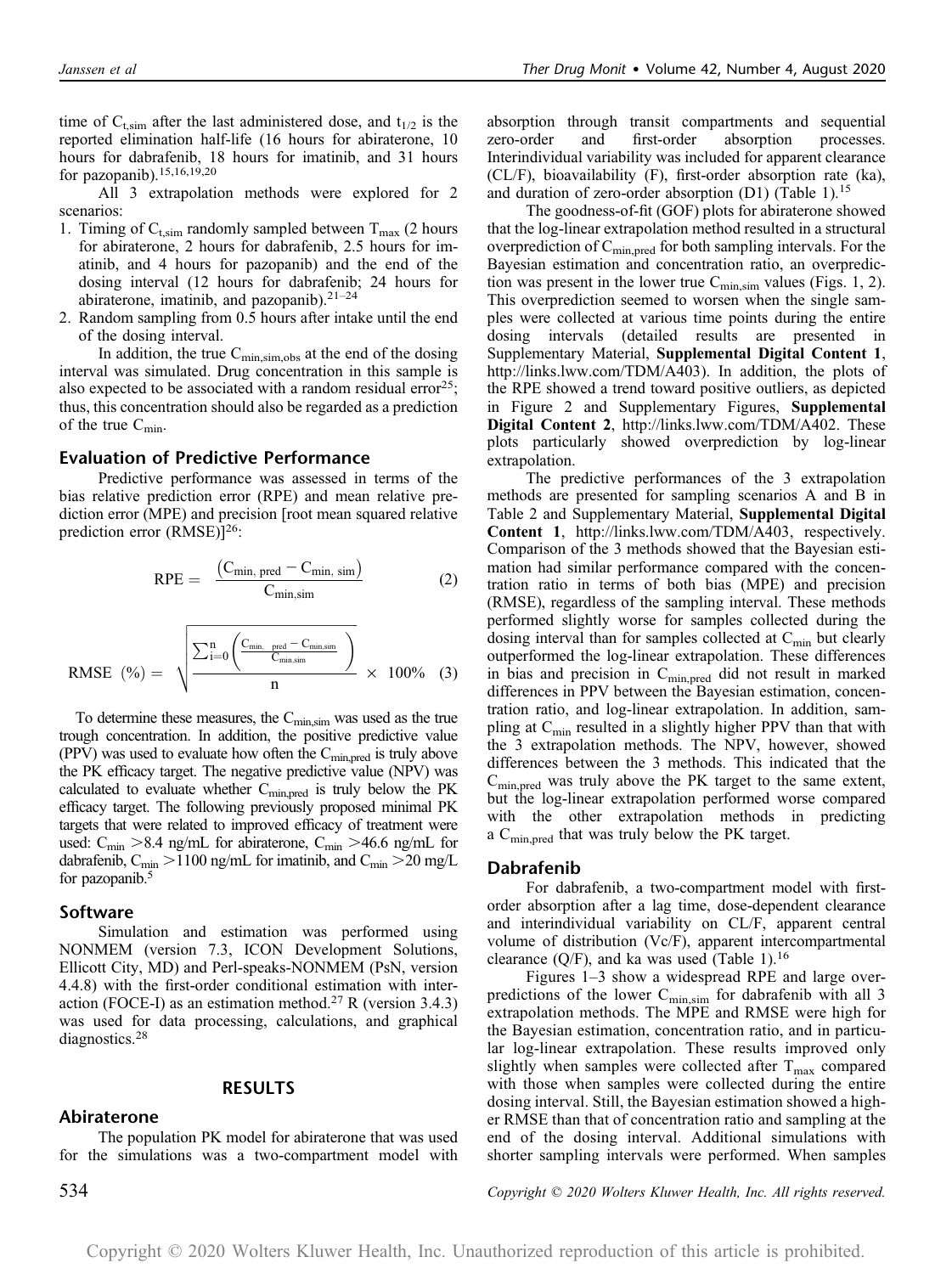

FIGURE 1. RPE of C<sub>min,pred</sub> of the 3 extrapolation methods for abiraterone, dabrafenib, imatinib, and pazopanib for samples collected after  $T_{\text{max}}$  compared with that for samples collected at the end of the dosing interval (scenario A).

were collected from 6 to 9 hours after dabrafenib intake until the next intake, predictive performance improved considerably (detailed results are presented in Supplementary Material, Supplemental Digital Content 1, [http://links.](http://links.lww.com/TDM/A403) [lww.com/TDM/A403](http://links.lww.com/TDM/A403)). Nevertheless, the log-linear extrapolation still performed worse than the other 2 extrapolation methods and sampling at the end of the dosing interval, whereas the Bayesian estimation and concentration ratio showed similar performance. When the sampling interval was reduced to between 9 and 12 hours after intake, similar results for predictive performance were observed with all 4 methods. The differences in MPE and RMSE did not result in large differences in target attainment between the 3 extrapolation methods. Log-linear extrapolation resulted in the highest PPV and lowest NPV. When samples were collected between 6 and 12 hours after intake, all 4 methods showed similar results in PPV.

# Imatinib

The population PK model for imatinib was a onecompartment model with linear elimination from the central

Copyright © 2020 Wolters Kluwer Health, Inc. All rights reserved. 535

compartment. Interindividual variability was included on the parameters for Vc/F and CL/F (Table 1).<sup>17</sup>

For imatinib, both the GOF plots and RPE (Figs. 1–3 and supplementary figures, Supplemental Digital Content 2,<http://links.lww.com/TDM/A402>) showed an adequate prediction of the  $C_{\text{min,sim}}$  with all 3 extrapolation methods. The 3 extrapolation methods resulted in similar predictive performance, as shown by the MPE and RMSE in Table 2 and Supplementary Material, Supplemental Digital Content 1,<http://links.lww.com/TDM/A403>. Similar performance was observed for the 3 extrapolation methods compared with sampling at the end of the dosing interval. In addition, no noteworthy differences in PPV and NPV were observed between the methods. Sampling at the end of the dosing interval showed the highest PPV and NPV, followed by the Bayesian estimation and concentration ratio. The extrapolation interval did not seem to affect the predictive performance of any of the methods, which suggested that the 3 methods provided good predictions for samples collected at various time points during the entire dosing interval.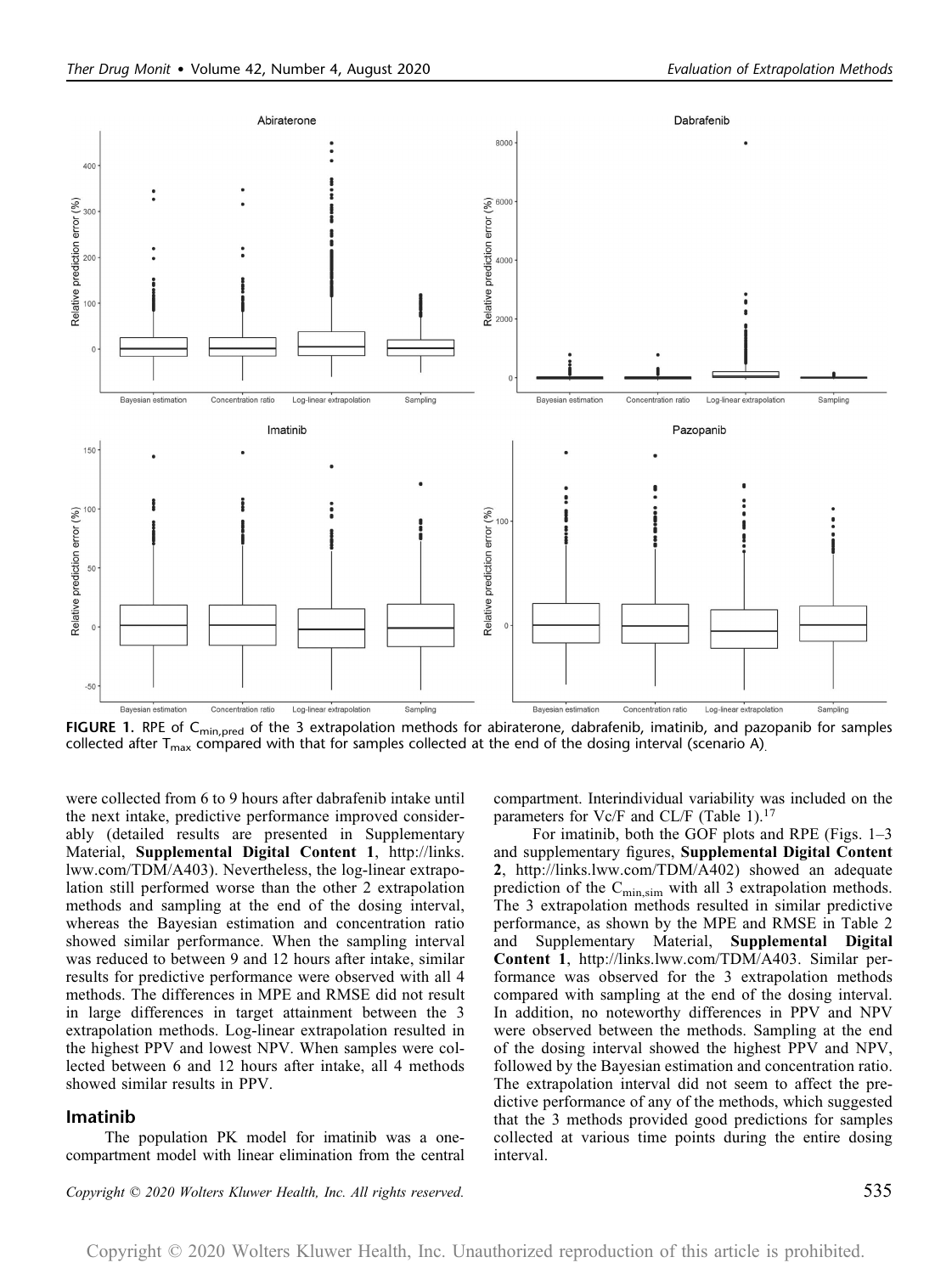

FIGURE 2. GOF plots of C<sub>min,pred</sub> versus C<sub>min,sim</sub> of the 3 extrapolation methods for abiraterone, dabrafenib, imatinib, and pazopanib for samples collected after T<sub>max</sub> (scenario A) compared with that for samples collected at the end of the dosing interval.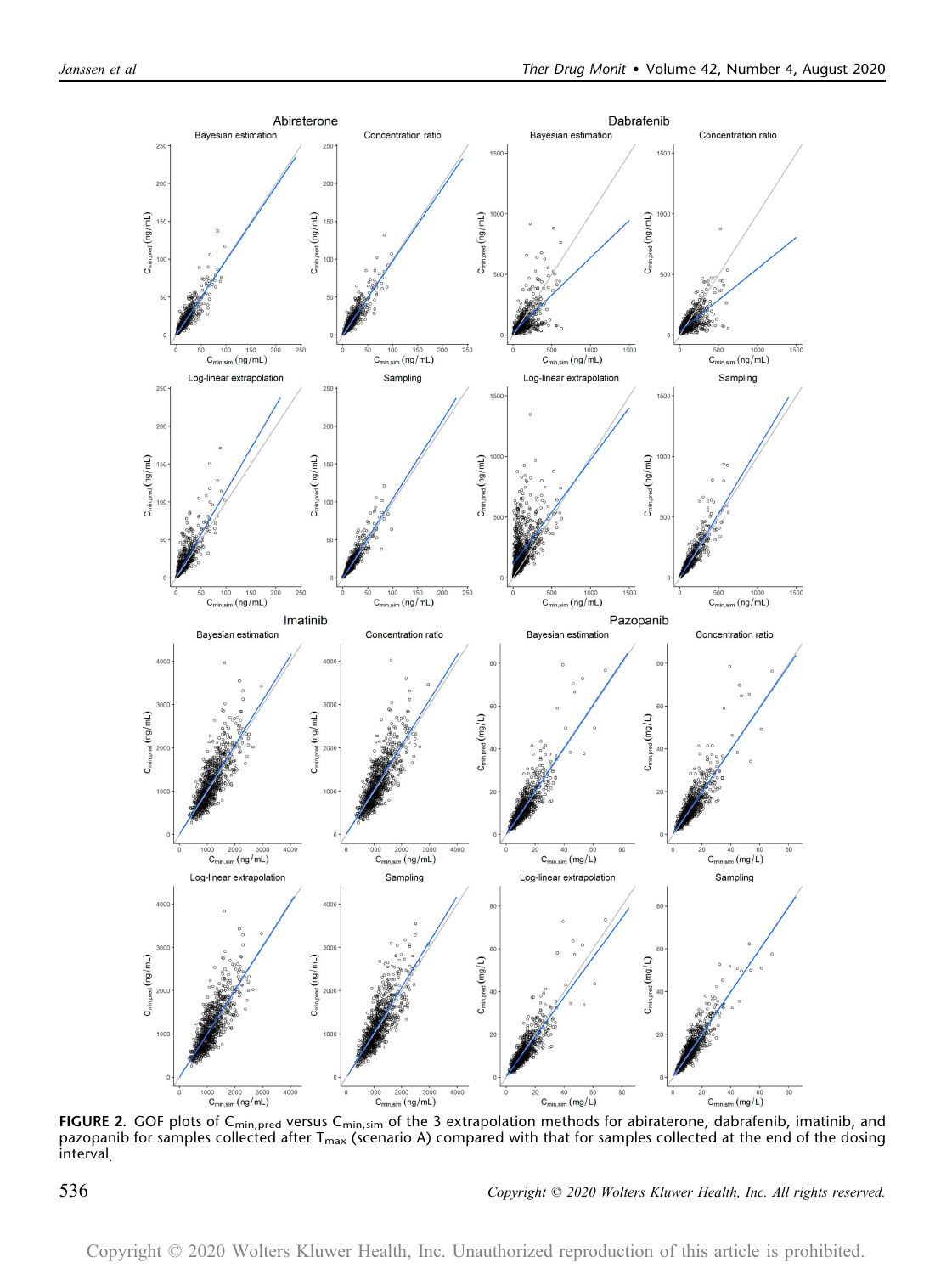| <code>TABLE 2.</code> Predictive Performance of the Three Different Extrapolation Methods for Samples Collected After T $_{\rm max}$ Compared With |  |
|----------------------------------------------------------------------------------------------------------------------------------------------------|--|
| That for Samples Collected at the End of the Dosing Interval (Scenario A)                                                                          |  |

| Parameter     | <b>Bayesian Estimation (1)</b> | <b>Concentration Ratio (2)</b> | Log-Linear Extrapolation (3) | <b>Sampling</b> |
|---------------|--------------------------------|--------------------------------|------------------------------|-----------------|
| Abiraterone   |                                |                                |                              |                 |
| MPE (ng/mL)   | 7.52                           | 7.89                           | 25.4                         | 5.74            |
| RMSE $(\% )$  | 37.4                           | 37.3                           | 72.0                         | 28.3            |
| PPV $(\% )$   | 92.1                           | 92.5                           | 93.1                         | 94.6            |
| NPV $(\% )$   | 78.5                           | 78.8                           | 71.5                         | 84.8            |
| Dabrafenib    |                                |                                |                              |                 |
| $MPE$ (ng/mL) | 1.05                           | 2.08                           | 177                          | 2.43            |
| RMSE $(\% )$  | 67.2                           | 61.3                           | 443                          | 27.8            |
| PPV $(\% )$   | 87.3                           | 86.9                           | 99.1                         | 93.8            |
| NPV $(%)$     | 68.1                           | 68.5                           | 33.1                         | 88.5            |
| Imatinib      |                                |                                |                              |                 |
| $MPE$ (ng/mL) | 3.82                           | 3.89                           | 0.976                        | 2.93            |
| RMSE $(\% )$  | 27.1                           | 27.2                           | 26.1                         | 26.9            |
| PPV $(\% )$   | 79.3                           | 79.3                           | 75.9                         | 81.5            |
| $NPV$ $(\%)$  | 80.0                           | 80.0                           | 82.4                         | 82.7            |
| Pazopanib     |                                |                                |                              |                 |
| $MPE$ (mg/L)  | 4.73                           | 3.93                           | $-1.05$                      | 3.39            |
| RMSE $(\% )$  | 30.8                           | 30.6                           | 28.8                         | 26.4            |
| PPV $(\% )$   | 72.5                           | 73.5                           | 67.6                         | 73.5            |
| $NPV$ $(\%)$  | 95.5                           | 95.7                           | 97.0                         | 93.7            |



FIGURE 3. RPE of C<sub>min,pred</sub> versus C<sub>min,sim</sub> of the 4 extrapolation methods for abiraterone, dabrafenib, imatinib, and pazopanib for samples collected after  $T_{\text{max}}$  (scenario A).

Copyright © 2020 Wolters Kluwer Health, Inc. All rights reserved. 537

Copyright © 2020 Wolters Kluwer Health, Inc. Unauthorized reproduction of this article is prohibited.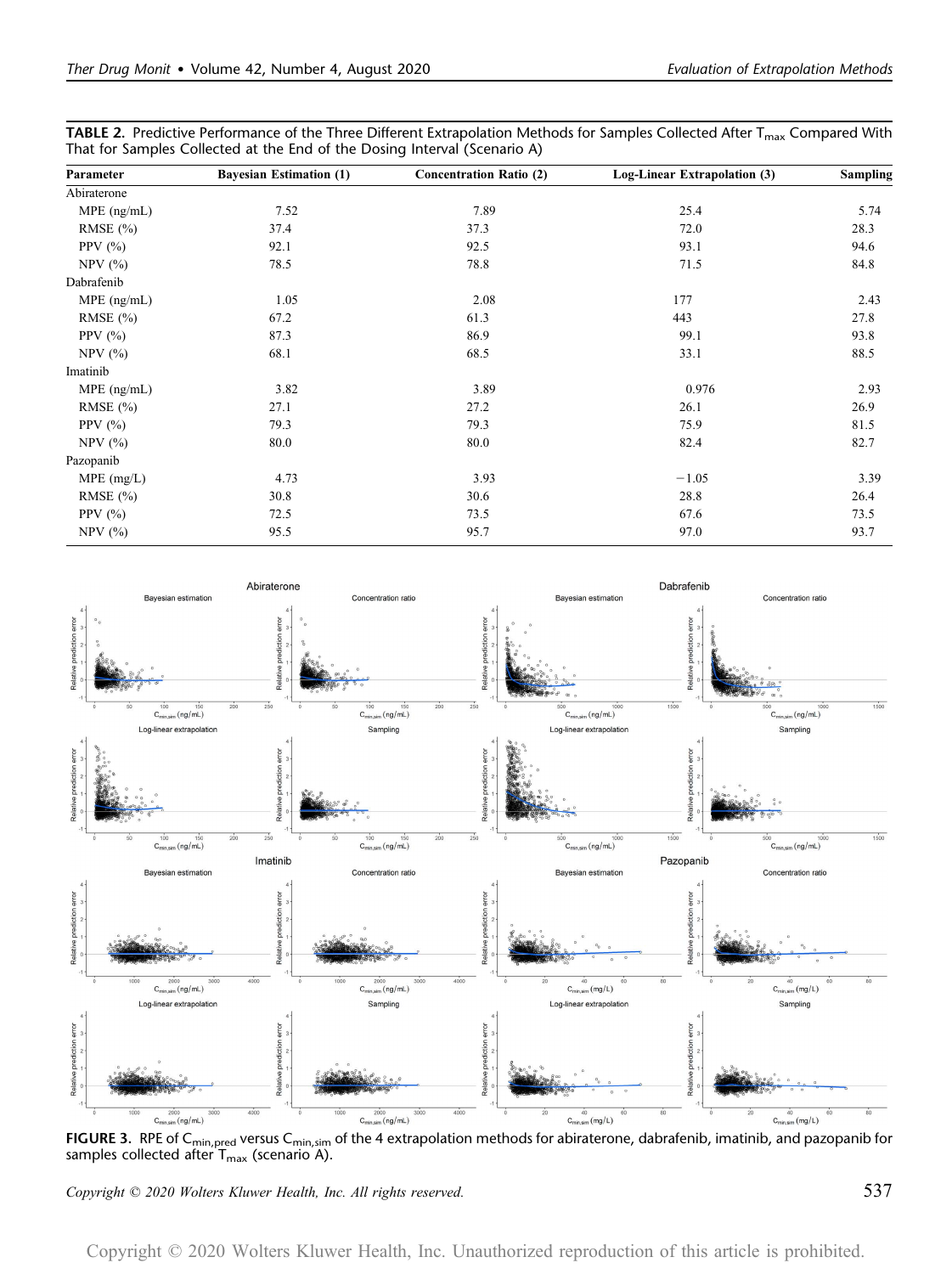# Pazopanib

A two-compartment model with fast and slow firstorder absorption processes, dose-dependent bioavailability, and interindividual variability for ka, CL/F, peripheral volume of distribution (Vp/F), and F was previously published and used for the simulations (Table 1). $18$ 

The simulation results for pazopanib showed a slight overprediction of the lower  $C_{\text{min,sim}}$  values for the Bayesian estimation, concentration ratio, and log-linear extrapolation (Figs. 2, 3 and Supplementary Figures, Supplemental Digital Content 2,<http://links.lww.com/TDM/A402>). This overprediction was reduced when samples were only collected after  $T_{\text{max}}$ . The bias (MPE) and precision (RMSE) were comparable and adequate for all 3 extrapolation methods (Table 2 and Supplementary Material, Supplemental Digital Content 1, [http://links.lww.com/TDM/A403\)](http://links.lww.com/TDM/A403). Nevertheless, large variability in RPE was observed (Fig. 1 and Supplementary Figures, Supplemental Digital Content 2,<http://links.lww.com/TDM/A402>). The adequate bias and precision resulted in an adequate NPV for all 4 methods; therefore, dose adjustments will be recommended when needed. The PPV showed, however, that the log-linear extrapolation method would result in more  $C_{\text{min,pred}}$  values falsely classified as above the PK target for efficacy, which would result in a continuation of the dose while a dose increase should have been advised. In additional simulations, the sampling interval was shortened to the last 6 and 3 hours before the next pazopanib intake. These simulations showed a further decrease in overprediction and improved bias, precision, PPV, and NPV (detailed results are presented in Supplementary Material, Supplemental Digital Content 1, [http://links.lww.com/TDM/A403\)](http://links.lww.com/TDM/A403). In addition, all 3 extrapolation methods showed similar performance when compared with each other and when compared with sampling at the end of the dosing interval.

### **DISCUSSION**

In this study, 3 extrapolation methods were evaluated for the determination of  $C_{\text{min,pred}}$  based on a single-simulated concentration sampled with different scenarios. This evaluation focused on the quantification of the differences between these extrapolation methods; therefore, the population PK models were simplified by fixing covariates to their reference values. However, the results showed that it was not possible to compare the absolute simulated concentrations to those in real-life patient cohorts. A valid comparison between the extrapolation methods can nevertheless still be made. The 3 extrapolation methods were compared with the best-case scenario, in which a sample was collected at the end of the dosing interval. Although this sample was also associated with a random residual error, it still resulted in an imperfect estimate of the true  $C_{\text{min,sim,obs}}$ .

The Bayesian estimation of individual  $C_{\text{min,pred}}$  should have several advantages over other simpler extrapolation approaches. It allows handling of deviations from the planned or registered sampling times. In addition, model-informed TDM enables the prediction of expected exposure after dose adjustments.<sup>12,13</sup> These results revealed that the Bayesian estimation did not show superior performance over that of concentration ratio in terms of bias, precision, and target attainment. This method did, however, show a better performance than that of log-linear extrapolation. Even when samples were collected over the entire dosing interval, the Bayesian estimation showed similar performance compared with that of concentration ratio.

The PK of imatinib was characterized by a onecompartment PK model. All 3 extrapolation methods showed similar bias, precision, and target attainment, including loglinear extrapolation. Nevertheless, the log-linear extrapolation method performed worse in terms of bias and precision (MPE and RMSE) for abiraterone, dabrafenib, and pazopanib for which the PK was described by more complex twocompartment models. Specifically, lower C<sub>min,sim</sub> values were typically overpredicted by the log-linear extrapolation method. The MPE and RMSE were higher for this method than for the other methods, but this did not result in a marked difference in target attainment. The PPV reflects the percentage of C<sub>min,pred</sub> truly being above the prespecified PK target. A higher PPV thus indicates less false positives for which a dose adjustment is not advised, although this would have been indicated. In clinical practice, this is the most important measure for an adequate extrapolation method.

Bias, precision, and target attainment were similar for all 3 drugs between the Bayesian estimation and concentration ratio. Bayesian estimation did, however, result in an overprediction of low C<sub>min,sim</sub> values for abiraterone, dabrafenib, and pazopanib. In these PK models, high interindividual variability was present; therefore, individual predictions would shrink toward the typical value because of the extremely sparse sampling. As the lower  $C_{\text{min,sim}}$  values were extreme values, their Bayesian estimates would be weighted toward the typical concentration. The effect of this shrinkage was shown to decrease when samples were collected closer toward the time of  $C_{\text{min}}$ . The concentration ratio method used the ratio between the measured patient concentration and the population concentration at the same time point and multiplied this ratio with the population  $C_{\text{min,sim}}$ . Hence, this method did not require estimation by using a nonlinear mixed-effects software and therefore was easier to implement in clinical practice. The mean population concentration–time curve can be extracted graphically from the model that was published in the literature and implemented in commonly used software. In addition, this extrapolation method showed similar performance for all 4 drugs investigated in this study.

A previous report on the development of a Bayesian approach for imatinib TDM showed a wide range of RPE when log-linear extrapolation was used, and it concluded that the Bayesian estimation was a suitable method for the prediction of individual imatinib trough concentrations.<sup>19</sup> This research focused on imatinib alone and did not explore concentration ratio as an extrapolation method. These results showed that all 3 methods provided suitable predictions for imatinib. Taken together, the results of this study showed that the population PK model for imatinib was characterized by moderate interindividual variability and might therefore not reflect most oral anticancer drugs that are currently being used in clinical practice.